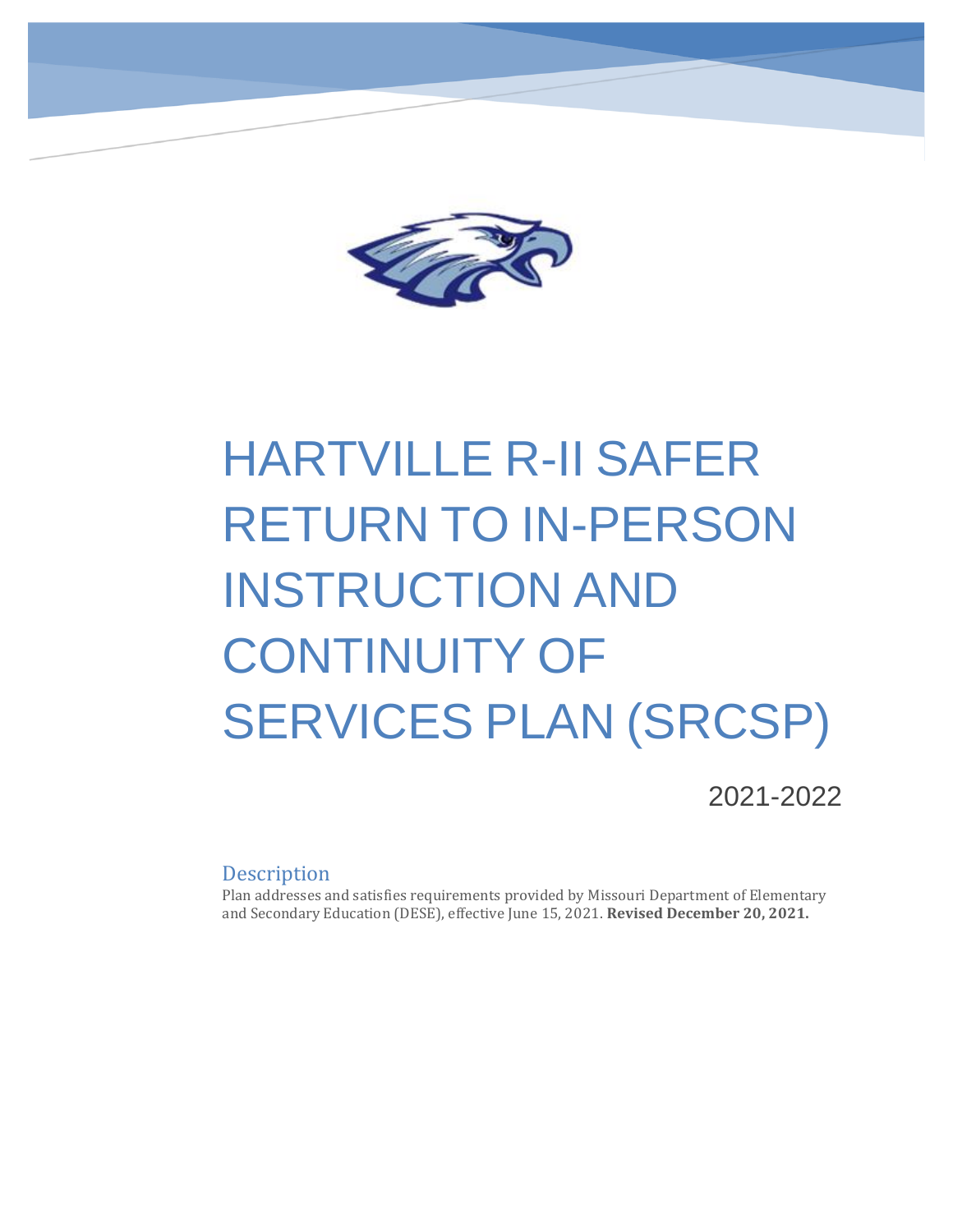# **Hartville R-II School District 21-22 SRCSP Plan**

#### **Plan Development**

Hartville R-II has taken steps to prepare for the health, wellness, and safety for students and staff as we start school on August 23, 2021. This document was made public on June 15, 2021 and has been updated with new information as it has become available. Please see the information below for our plan to return to school and address the academic needs for students post pandemic. The COVID-19 pandemic created many challenges for our schools. The following are our priorities as we move forward into the next school year. The priorities we hold are:

- Providing environments that are as safe as possible for students and staff.
- Providing equitable, guaranteed, and viable education.
- Provide services to identify, address, and assess lost learning due to the pandemic.

#### **Stakeholder Feedback:**

In developing the original re-entry plan, and adjusting this plan into an SRCSP, district administration examined guidance resources from the Department of Elementary and Secondary education (DESE), Centers for Disease Control (CDC), local Health Departments, the Missouri School Boards Association (MSBA), and Greater Ozarks Cooperating School districts (GOCSD). Collaboration also included Hartville R-II staff members, to include health, counseling, food service, maintenance, custodial, and academics.

It is important to note, this plan is a living document and will be updated when new information becomes available. Attention will be focused on data related to contagion levels, number of contact tracing cases, and attendance. Decisions will be made in coordination with the Board of Education, local and state authorities, and community expectations.

The Safe Return to In-Person Instruction and Continuity of Services Plan (SRCSP) will be reviewed and revised no less than every six months as per the Missouri Department of Elementary and Secondary Education (DESE) guidelines. The revision process will include input from stakeholders including students, families, school, and district administrators (including special education administrators), teachers, principals, school leaders, other educators, school staff, and their representatives.

Decisions will continue to be made in coordination with local and state guidelines. For school employees, students, and community to best understand access rules, the school district will use a level indicator: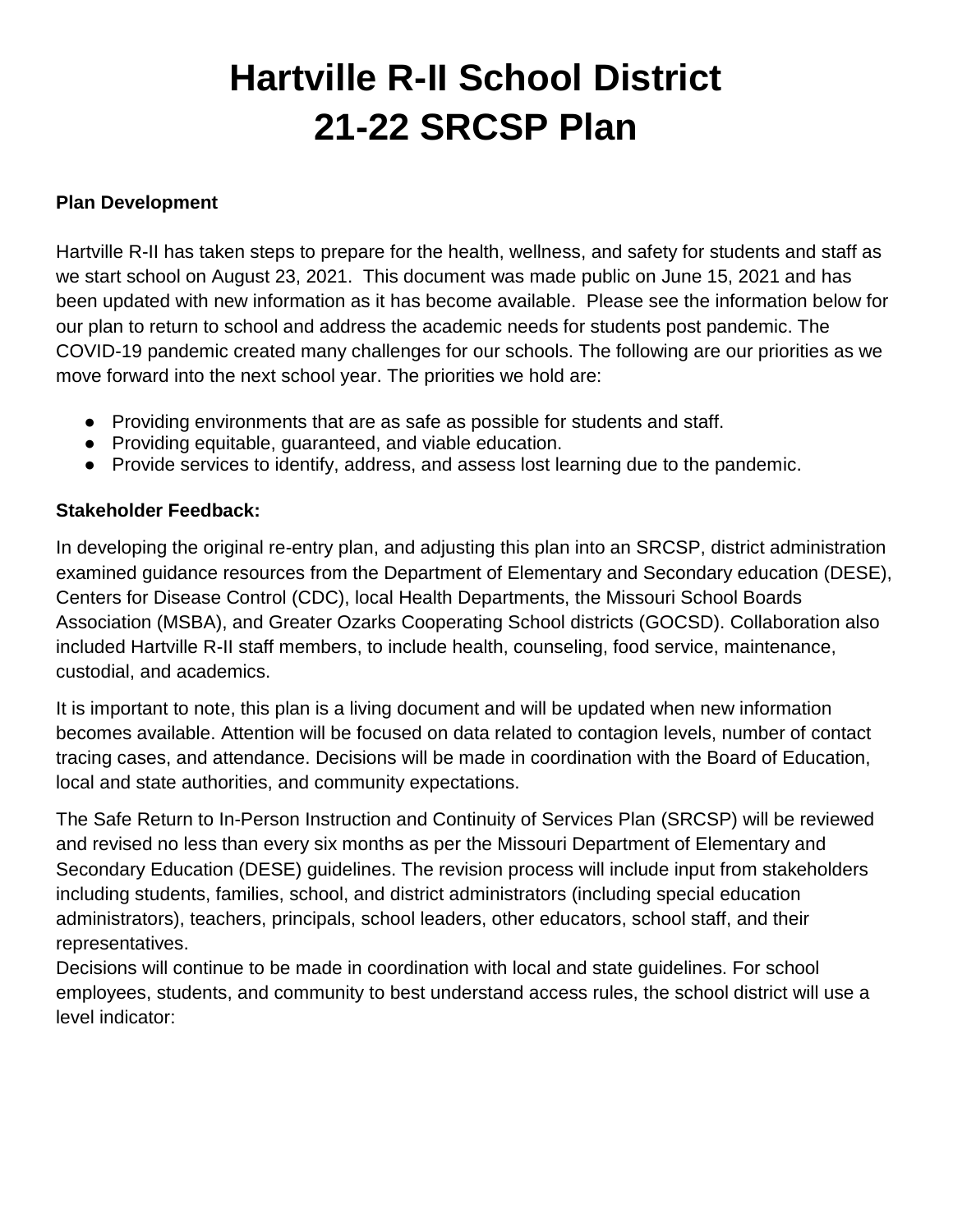#### **Level Indicator Definitions**

#### **Level 1: Very limited to no virus exposure in school and/or community**

- Seated school with classes taking place solely in school buildings.
- Normal cleaning and disinfecting protocols.
- Masking is allowed.
- Normal protocols for visitors and volunteers in buildings.
- No restrictions for spectators of activities.

#### **Level 2: Limited exposure in school and/or community**

- Seated School with Virtual Offerings for students with extenuating circumstances approved by administration or those students excluded from school because they have or are liable to transmit COVID-19 as determined by administration.
- Increased cleaning and disinfection practices in areas used by students and staff.
- Visitors during the school day, only allowed with administrative approval. Visitors may be required to wear a mask and should prepare accordingly.
- Students and staff may be screened daily for symptoms and temperature.
- Masking will be encouraged for students and staff. In instances where social distancing is not possible masking may be required.
- Protocols will be in place to ensure social distancing when/where possible.
- Students/staff will be sent home when exhibiting 3 or more common symptoms of Covid-19. A negative COVID-19 test or release from a medical professional required prior to return to school.
- No restrictions for spectators of activities.

#### **Level 3: Moderate virus exposure in school and/or community**

- Seated School with Virtual Offerings for students with extenuating circumstances approved by administration or those students excluded from school because they have or are liable to transmit COVID-19 as determined by administration.
- Extra cleaning, disinfecting, and safety protocols for staff and students will be followed.
- Visitors during the school day, only allowed with administrative approval. Visitors required to wear a mask and should prepare accordingly.
- Students and staff will be screened daily for symptoms and temperature.
- Masking will be recommended for students and staff. In instances where social distancing is not possible masking may be required.
- Scheduling restrictions will be in place to ensure social distancing and assist in exposure determinations.
- Students/staff will be sent home when exhibiting 2 or more common symptoms of Covid-19. A negative COVID-19 test or release from a medical professional required prior to return to school.
- If spectators of activities are allowed to attend, there will be restrictions and/or limitations.

#### **Level 4: Significant virus exposure in school and/or community**

- Virtual Learning will be in place using personal devices, school issued devices, and/or traditional methods.
- Accommodations will be made for students without internet access and students with disabilities.
- Plans will be established to provide meals via delivery or pickup.
- When seated learning isn't taking place activities may not be allowed.
- Staff will be on campus unless directed otherwise.
- Students and visitors are restricted access to the buildings without making an appointment through the respective office.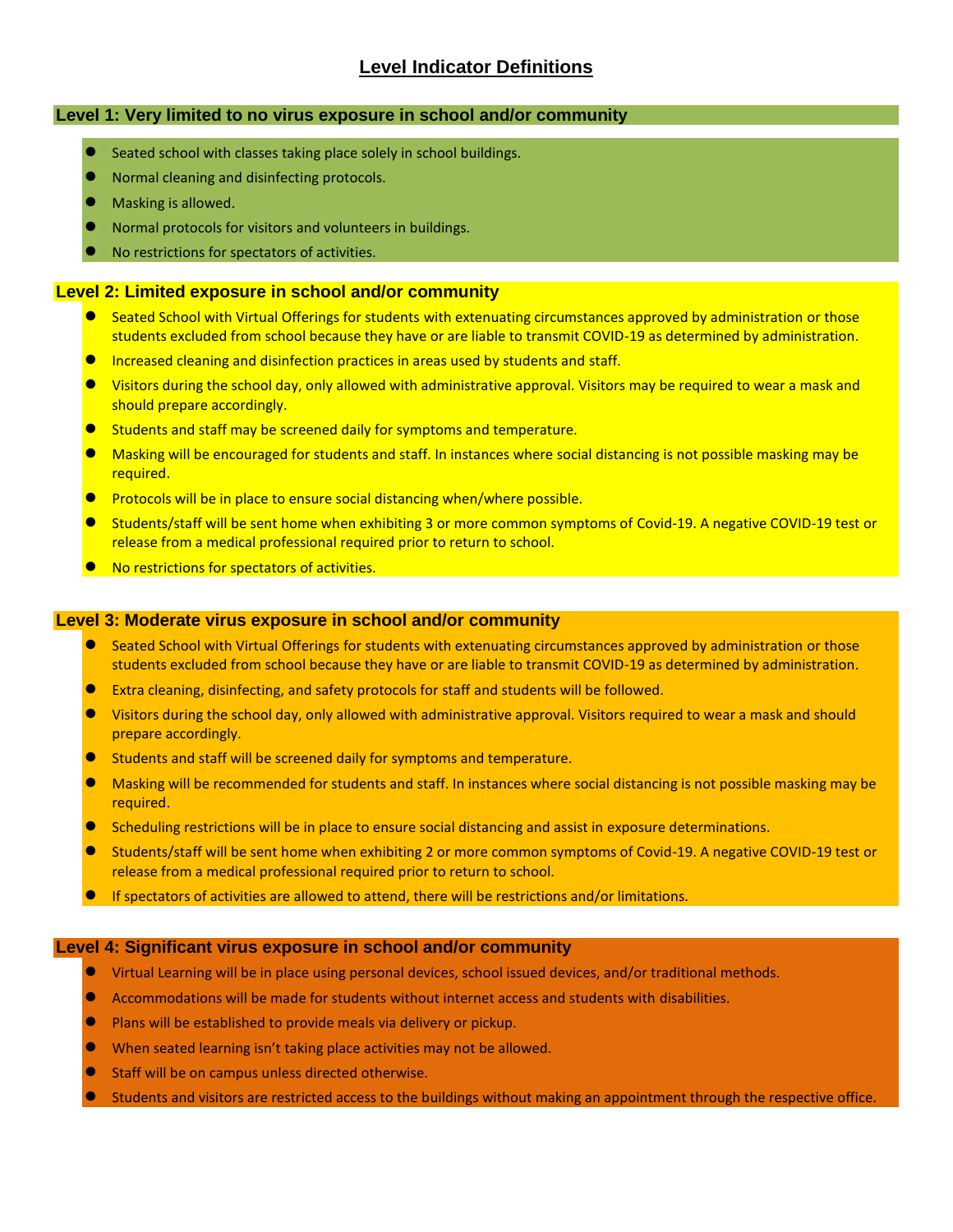Hartville R-II Schools is continuing to work on specific protocols to keep our students safe. These practices will differ somewhat from building to building. Building specific planning is ongoing. If you have questions specific to your student's school building, please contact the respective administrator. Some considerations are listed below, but by no means is this a comprehensive list.

- Instructional and scheduling plans prepared for each building.
- Increased frequency of cleaning and sanitizing of all areas.
- Student screening measures.
- Protocols for dealing with symptomatic students or staff.
- Communication to parents regarding necessary information.
- How to maximize social distancing in all areas.
- How to make student transportation safer to minimize contact between students.
- Making hand sanitizer more available and used more frequently.
- Educating and encouraging good hygiene practices.
- Offering activities while maintaining student safety.
- At a minimum masking will be encouraged. Depending on the level of the virus in the community/school masks could become mandatory.
- The importance of maintaining accurate student/parent contact information.

\_\_\_\_\_\_\_\_\_\_\_\_\_\_\_\_\_\_\_\_\_\_\_\_\_\_\_\_\_\_\_\_\_\_\_\_\_\_\_\_\_\_\_\_\_\_\_\_\_\_\_\_\_\_\_\_\_\_\_\_\_\_\_\_\_\_\_\_\_\_

Parent considerations regarding sickness/fever during the school year.

- If your child is not feeling well, has a fever of 100 or more, or has multiple common COVID-19 symptoms, keep your child at home and notify the respective principal's office.
- Do not send your student to school within 12 hours of taking a fever reducing medication.
- Students who are kept home or sent home due to fever only may return after being fever free for 24 hours.
- In the following situations please provide return to school documentation from a medical professional prior to returning to school.
	- 1. When a student is evaluated by a doctor for COVID-19 symptoms.
	- 2. When a student has had direct contact (within 6 feet for 15 consecutive minutes) with someone who has tested positive to COVID-19.

# **Student Services**

Maintaining the health and safety of our students continues to be of paramount importance as we plan for our return to school. With that in mind, it is crucial we ensure student information remains up to date. If a student becomes ill, we must be able to get in contact with the parent/legal guardian or their designated alternate contact.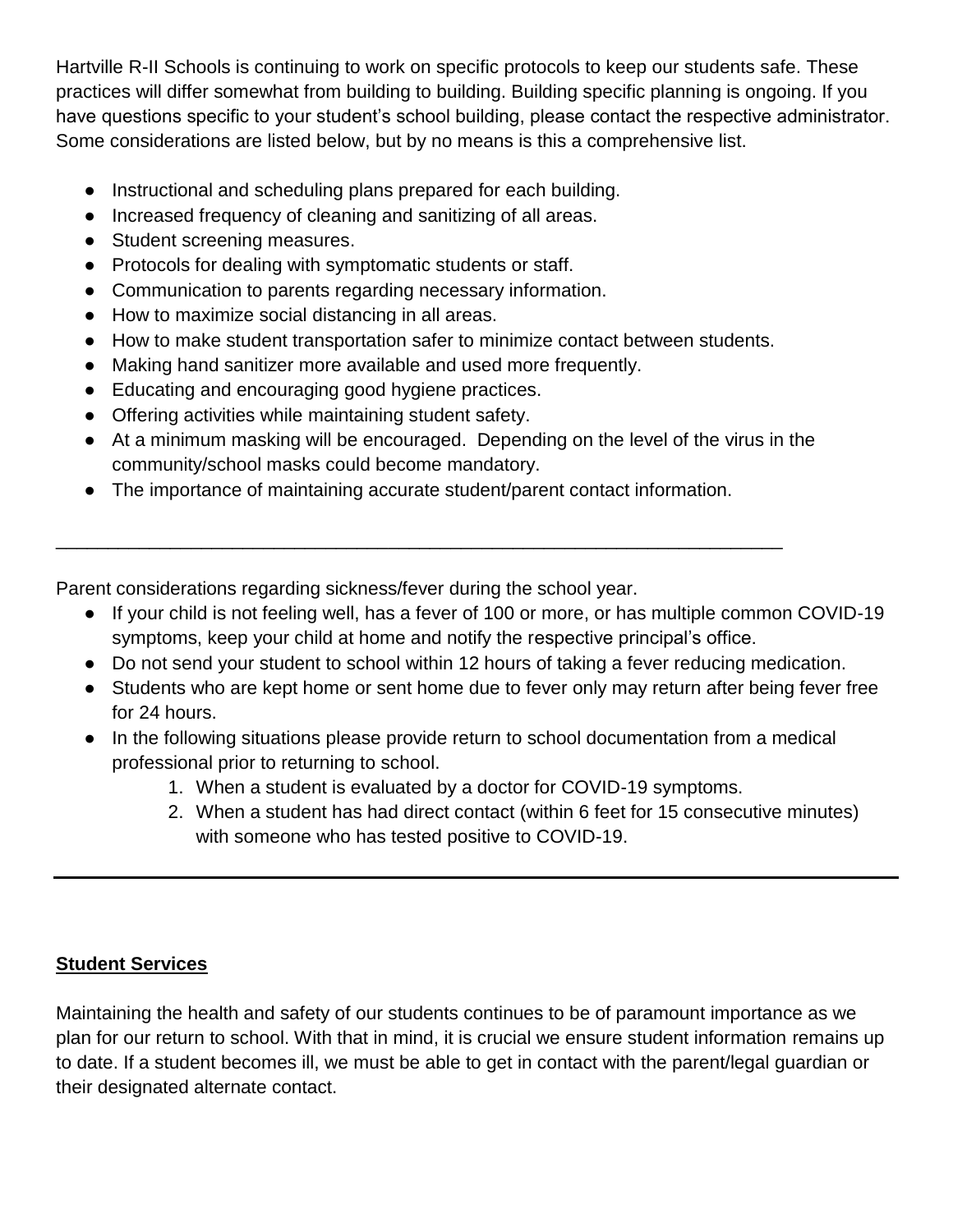#### **General Sanitation Procedures**

- The Hartville School District will make every attempt to maintain adequate supplies of personal protective equipment, soap, paper towels, hand sanitizer, and other cleaning materials throughout each school.
- The Hartville School District will clean frequently touched surfaces and objects (e.g., tables, water fountains, and doorknobs) with district-supplied cleaning and disinfectant products. Computer safe disinfectant methods will be used for computers and keyboards.
- Appropriate ventilation will be provided on campus.

## **General Health and Safety Guidelines**

- The district will encourage frequent hand washing.
- Health Service staff will continue to keep a record of all persons seen in the nurse's office. Due to student privacy, these records are not public, however, information may be shared with the Wright County Health Department, as appropriate.
- Per Section 167.191, RSMo. "It is unlawful for any child to attend any of the public schools of this state while afflicted with any contagious disease, or while liable to transmit such disease after having been exposed to it." District administration will communicate with individuals who are excluded from attendance.
- We will encourage and strive to follow safe social distancing practices through the consideration of cohorts, barriers, routing, and CDC recommended distancing.
- Temperatures will be checked when/if feasible.
- For health and safety concerns, outside visitors, volunteers, and parents may have restricted access to the school grounds. This includes visits during breakfast, lunch, during pick-up, and during drop-off.
- Water fountains may be restricted, but water bottle stations will be available and strongly encouraged. Students are encouraged to bring their own water bottle/containers.
- Students/staff that are running a fever of 100 or higher (and do not exhibit COVID-19 symptoms) will be dismissed from campus and should not return to school until they are fever free for 24 hours without taking fever reduction medication.
- Students with symptoms should not attend school and parents should consult their healthcare provider and follow CDC considerations regarding their return to school. Students who are diagnosed with COVID-19, either by a laboratory test or based on their symptoms, should contact their building level principal regarding return to school. Normally, return to school is permissible when the student is at least 10 days from symptom onset, has had three days with no fever, and has improved symptoms. Return to school for children with an alternate diagnosis is at the discretion of their healthcare provider and/or the school nurse. Children with a known close contact with COVID-19 (or an adult with symptoms compatible with COVID-19) should stay home for 10 days from their last contact or until return to school is approved by district administration in accordance with the CDC guidance.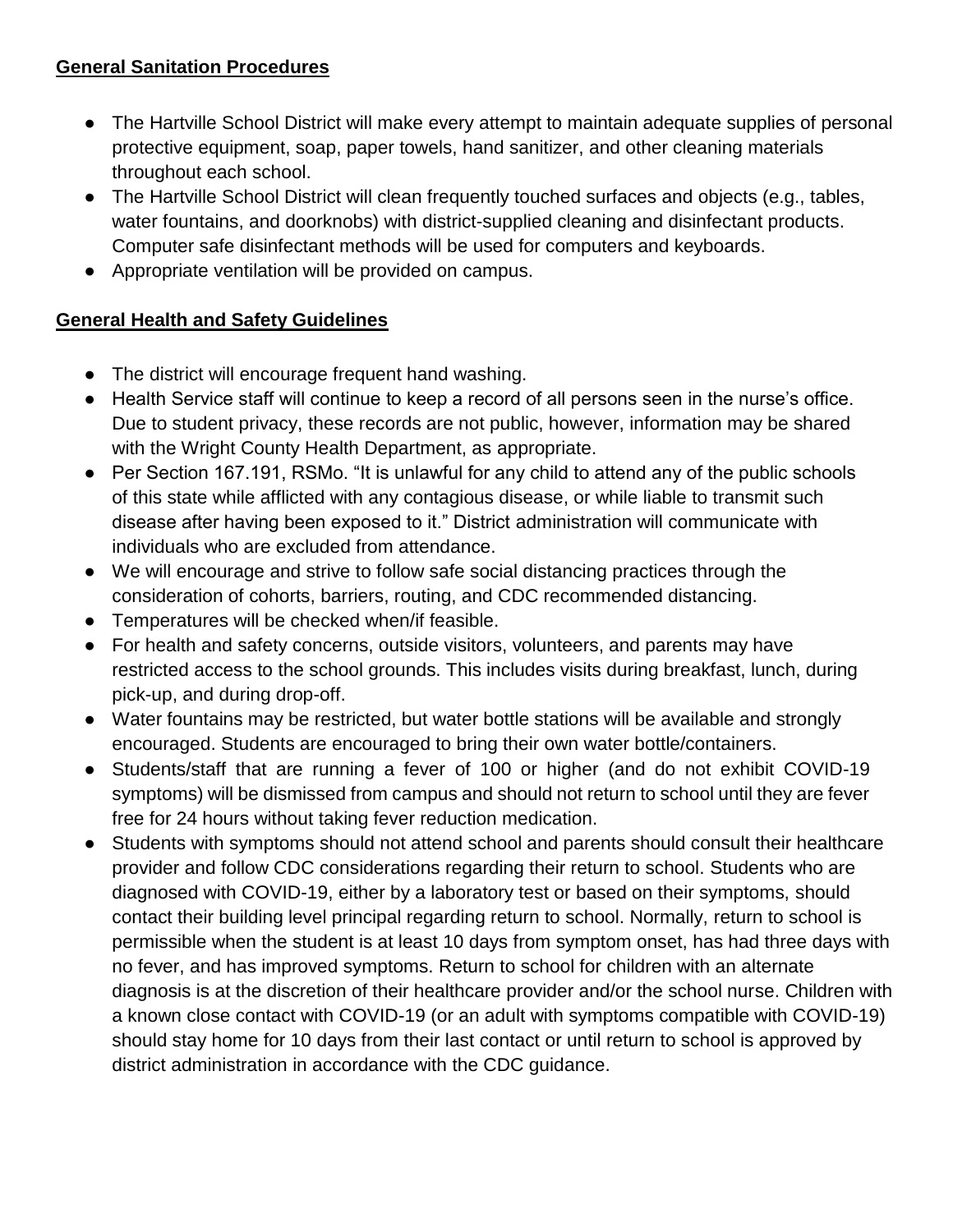### **Home Screening**

- Families are recommended to monitor temperatures daily before leaving their home.
- Anyone with a fever equal to or greater than 100 degrees should not come on campus. Students should be fever-free for 24 hours without fever-reducing medication(s).
- It is recommended to also screen for additional symptoms including: shortness of breath or difficulty breathing, coughing, fatigue, muscle or body aches, headache, new loss of taste or smell, sore throat, nausea or vomiting, and diarrhea. Students and staff experiencing any of these symptoms should stay at home and consult their healthcare provider.

## **Transportation**

- Drivers will assign seats for all riders.
- Buses will load back to front in the A.M. and temperature checks may be administered.
- Each bus's list of assigned seating will be maintained so it can be provided to district administration for exclusion from school protocols, if needed.
- Students within the same household (or students who are considered in each other's stable group) will be required to sit together.
- Drivers will space students out when feasible.
- Buses will be disinfected after each use
- Buses will have hand sanitizer available.
- Additional CDC guidance related to transportation may apply.

## **Surveillance, Screening, Testing, and Triage**

- Isolation areas will be provided for students or staff displaying symptoms.
- If a student or staff member is feeling unwell, they will visit the nurse's office on campus and appropriate protocols will be followed.
- COVID testing may be provided onsite, at a local health department, or at a clinic or facility of the student's choice.

#### **Health Services**

- School nurses will provide COVID safety training/materials to faculty and staff.
- If you have medication for your child, please schedule an appointment with the school nurse to drop it off.
- Encourage staff self-screening.
- Encourage parents to screen students at home prior to sending to school.
- Students or staff demonstrating symptoms will be referred to physician or virtual clinic ~ Prior to returning to school, consult school nurse or provide documentation from physician.
- Vaccination opportunities will continue to be provided to students, teachers, staff, and administration as available.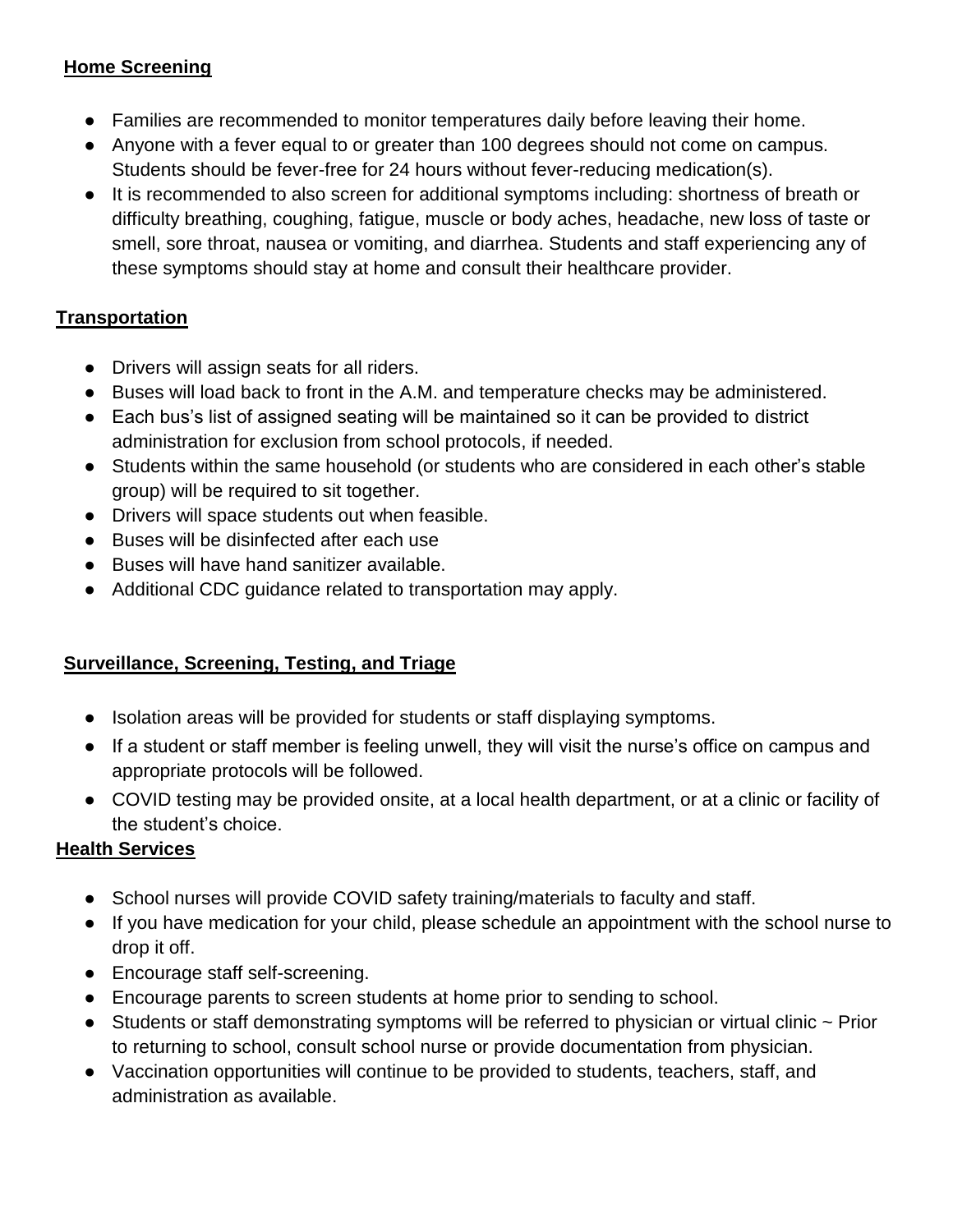# **Action Plan if Confirmed Case**

- Hartville R-II School District will work in conjunction with the Wright County Health Department and communicate with public based on Health Department's recommendations.
- District officials will conduct contact tracing to limit the spread of COVID-19.
- Address possible student/adult exclusions using best practices (ex: **[MSBA Exclusion](https://docs.google.com/document/d/1yg4OMS4gVZrHGs4bSvO9x8nFpODt91w1Ji60kXhVNK4/edit?usp=sharing)  [Procedures](https://docs.google.com/document/d/1yg4OMS4gVZrHGs4bSvO9x8nFpODt91w1Ji60kXhVNK4/edit?usp=sharing)** & **[DHSS Exclusion Recommendations\)](https://health.mo.gov/safety/childcare/pdf/covid-19-scenarios-with-action-steps.pdf).**
- Address the infected space using proven practices for designated time.
- Perform targeted cleaning and disinfection of frequently touched hard, non-porous surfaces, such as counters, appliance surfaces, tabletops, doorknobs, bathroom fixtures, toilets, drinking fountains, phones, technology, and any other surfaces that are visibly necessary.
- Inspect areas to determine readiness for re-entry.
- Communicate with parent/guardian regarding re-entry. **Arrival**
	- Parent drop off will be car lane only to reduce the number of people entering the building.
	- Students will use hand sanitizer or hand washing upon arrival into classrooms.
	- Common areas will be restricted where feasible.

## **Dismissal**

- Use of the car line for student pick-up or bus only. No in-person parent pick-up to avoid parent gatherings in school lobby or in front of school.
- Hand washing/hand sanitizing will be available at dismissal.

## **Breakfast**

May provide breakfast in the classrooms at the elementary school and grab-n-go at the middle school, and High School.

## **Lunch**

May provide cohort seating and/or classroom seating for elementary, middle school, and high school lunch periods as needed.

## **How should physical distancing take place during mealtimes?**

May keep students in cohorts during mealtimes and, when possible, have students eat in their classrooms rather than moving through the school building. Schools may consider bringing meals directly to classrooms but should make efforts to ensure nutritional value and appealing menu choices are not sacrificed. For older students, multiple separate lunch periods may be created and alternate locations, such as an outdoor environment or large indoor spaces (e.g., gymnasium), may be used for lunches with proper supervision.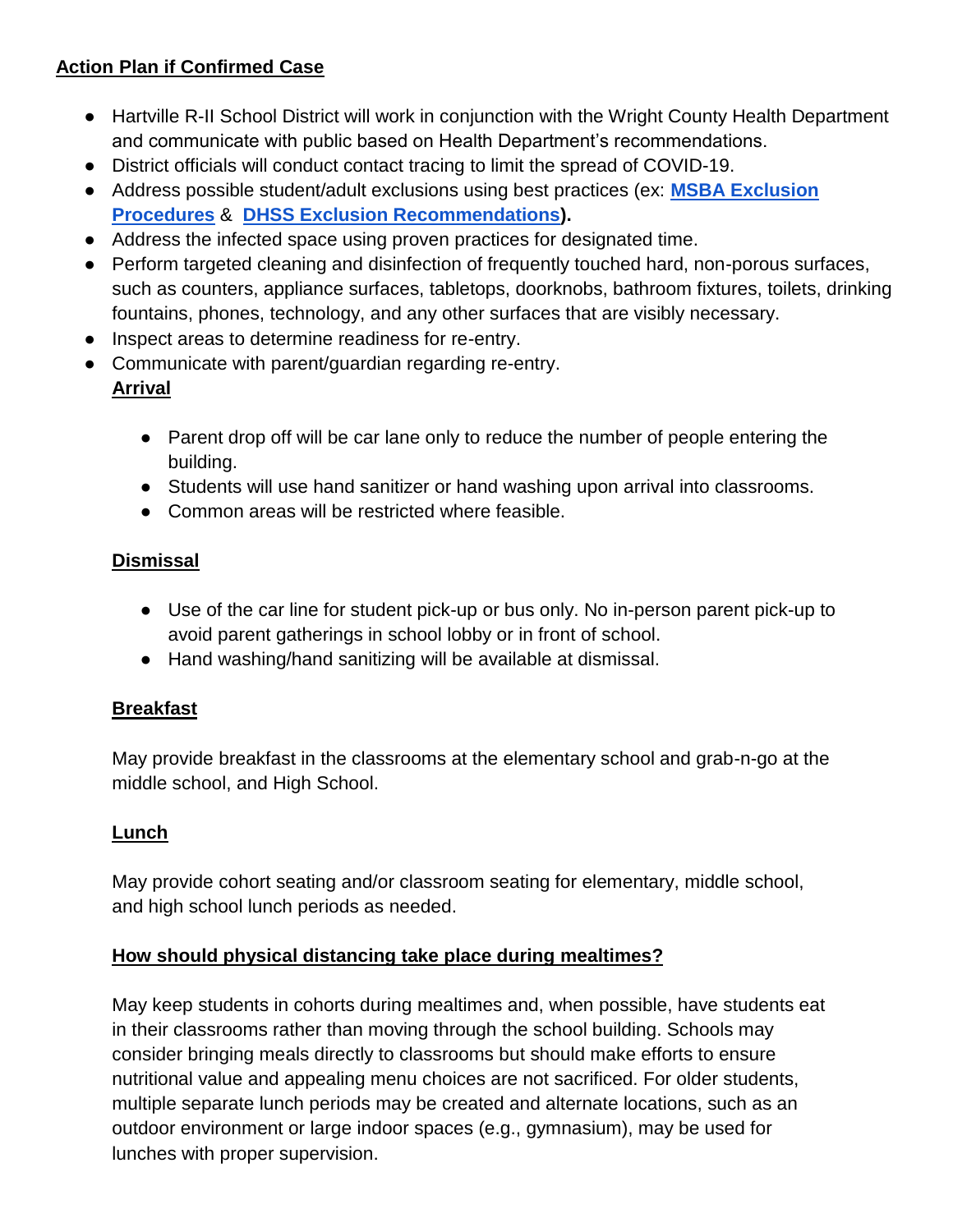#### **Classrooms**

- Multiple social distancing strategies will be implemented based on feasibility of the unique space and needs of each school.
- Students should be spaced as far apart as possible. Six feet apart is best; when that's not possible, schools should make efforts to ensure a minimum of three feet of space between students.
- Students will be encouraged to maintain distance from each other in the school and taught appropriate hygiene/COVID practices: **[COVID 19 Do the 5!](https://health.mo.gov/living/healthcondiseases/communicable/novel-coronavirus/img/covid-dothe5-banner-ad.jpg)**
- Personal water bottle will be encouraged as drinking fountains will have limited availability.
- Built in time during the day for frequent handwashing.
- Appropriate measures will be taken for cleaning educational materials.
- Observe students for illness prior to starting class and refer students to nurse.
- The mixing of student cohorts and/or classes may be limited.
- When possible, students will keep their own supplies for use in the classroom.

#### **Passing Periods**

- Passing Periods have been shortened and may be limited by schedule. Students will be monitored while walking in hallways.
- Movement throughout buildings will be limited.
- Hand washing/hand sanitizer will be available.

#### **Visitors/Volunteers**

- Nonessential visitors will be limited.
- Nonessential visitors must check into the office, may be screened by the nurse, and may be required to wear a facemask to enter the buildings.
- No lunch guests or volunteers at any level.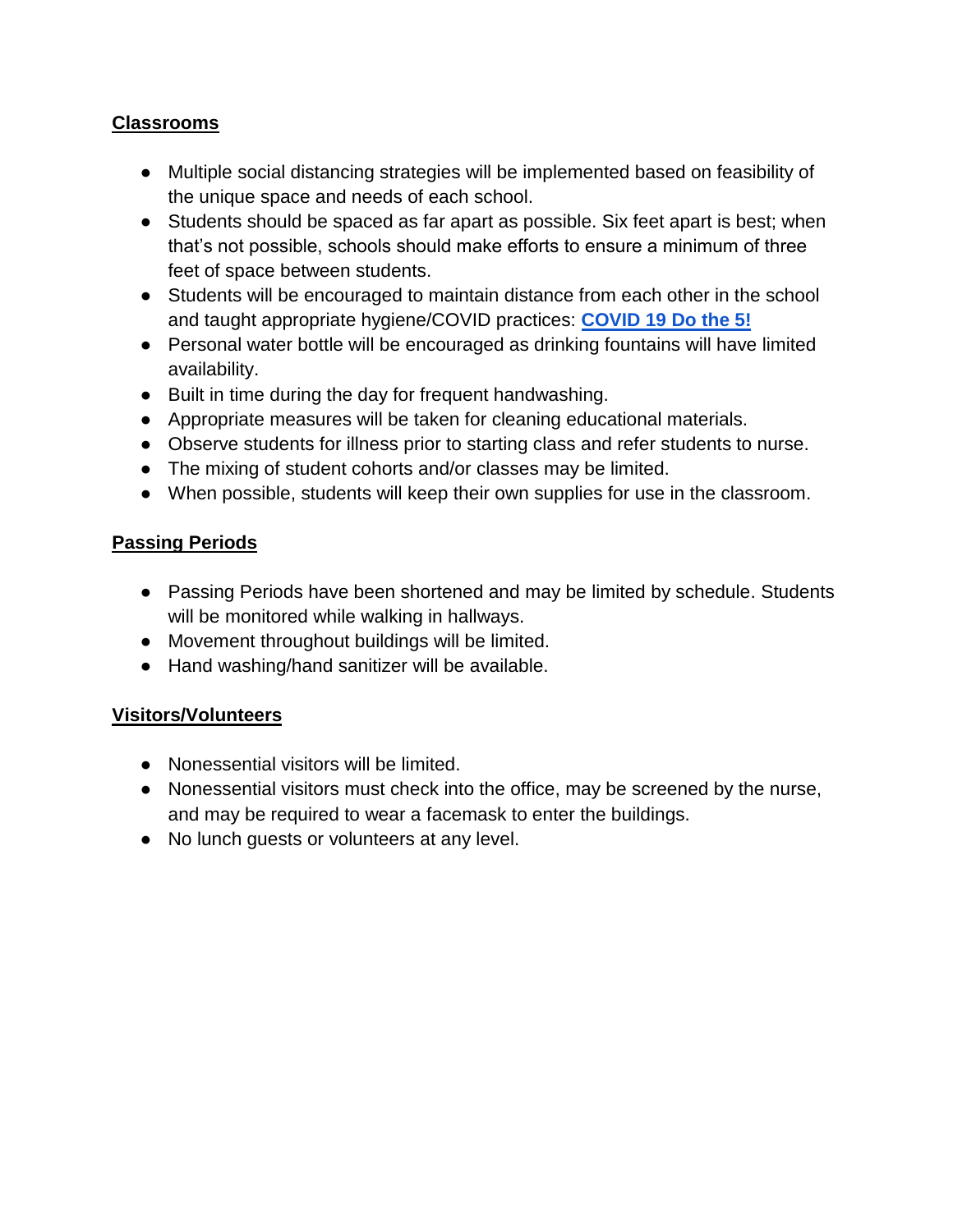#### **Playgrounds**

## **How should physical distancing take place during recess and physical education?**

Physical activity during recess and physical education class is important for a child's physical, mental, and emotional health. Students should engage in these activities with their primary cohorts/class (to the extent possible) to reduce the number of contacts. Multiple cohorts/classes could have recess at the same time if they are playing in separate areas of the playground. If possible, individual equipment used during recess and physical education (e.g., balls, jump ropes) could be separated by cohort/class to reduce the need for disinfecting between uses. If that is not possible, individual equipment should be cleaned between uses. Stationary playground equipment does not need to be cleaned, except for handrails and other high touch surfaces, which should be cleaned in accordance with CDC guidelines.

- Students will be monitored for social distancing while on playgrounds.
- Handwashing/sanitizer upon re-entry to building.
- Frequently used playground hard surfaces will be cleaned routinely.

## **Cleaning/ Hygiene**

- Cleaning with COVID and EPA approved products will target increased cleaning and disinfection of frequently touched hard, non-porous surfaces, such as counters, tabletops, stair rails, doorknobs, bathroom fixtures, toilets, drinking fountains, and any other surfaces that are visibly necessary.
- Hand sanitizer dispensers will be installed at most exterior doors. Sanitizer and tissue provided in classrooms.
- Students and families will be provided with best practices for hygiene during the school day and upon arriving at home.

## **PPE**

- Use of personal masks will be allowed for students.
- Students will be provided access to face masks as deemed necessary.
- Use of personal masks may be required for certain staff when social distancing is not possible.
- The district will provide face masks to each employee as deemed necessary.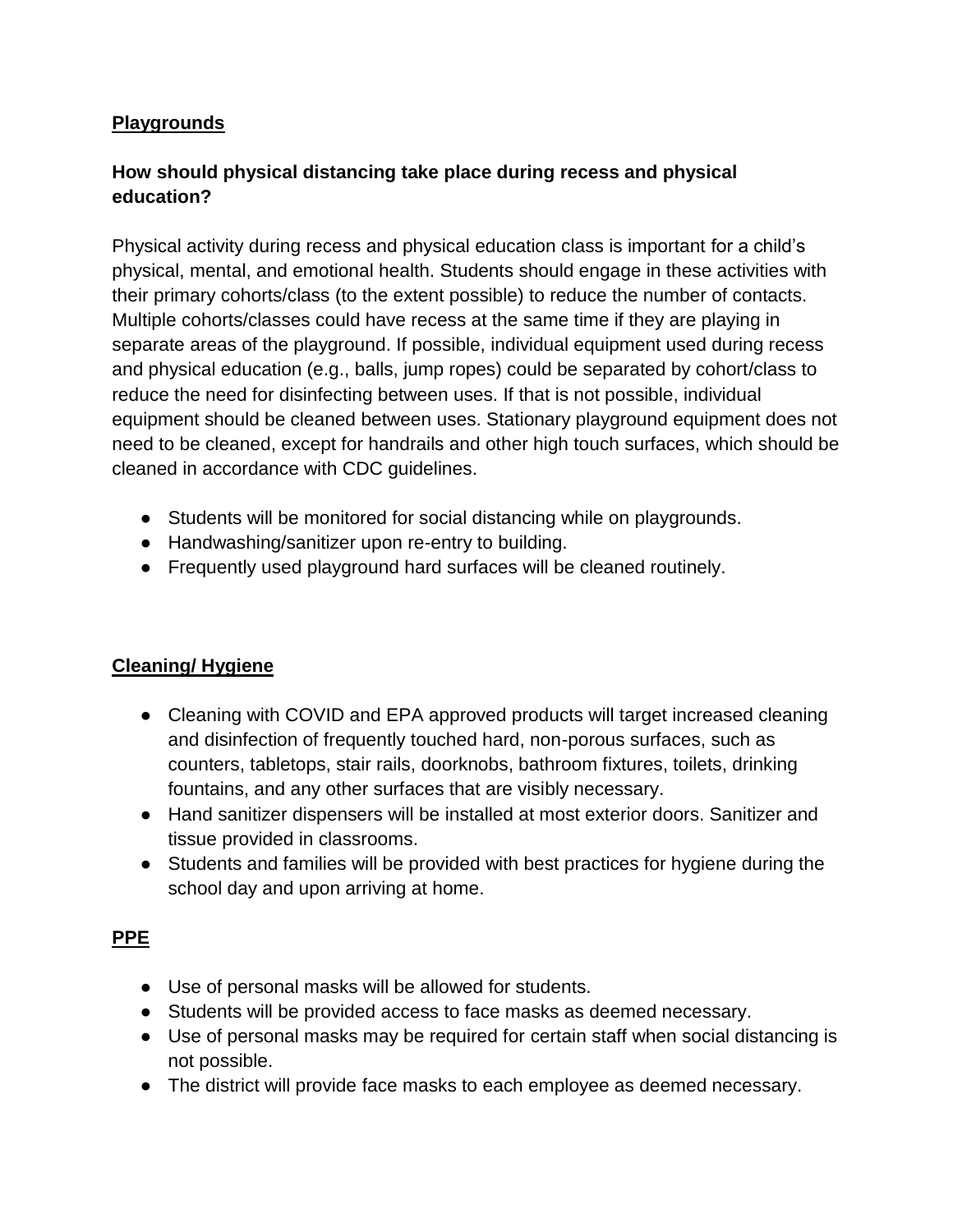#### **Special Education and Section 504**

**Level 1 & 2: Traditional School/Seated School with Health Precautions** Students identified in need of special education services or accommodations (Section 504) will be provided accommodations and services according to their current plan.

**Level 3: Blended Instruction:** Students will be provided services and accommodations according to their plan with appropriate safety measures in place. Social distancing will be managed by grade level and area of service.

**Level 4: Remote Instruction:** Learning through virtual programming or distance services not located on campus. Services and accommodations will be provided in accordance with the students IEP or Section 504. Special Education Teachers and/or Case Managers will be the contact person for provision of services. Related service providers will work in conjunction with teachers and parents to provide appropriate services.

## **Pandemic Period and District Response to Activities (School Closing)**

The decision to close schools may be made to prevent further spread of an epidemic or in response to high student and/or staff absenteeism. The Superintendent will make school closure decisions in consultation with the Wright County Health Department, local officials, and neighboring school district superintendents. Current CDC recommendations will help guide closure decisions.

Possible School Closure Trigger Points:

- Student absenteeism
- Teacher/Staff absenteeism
- Confirmed case(s) of COVID-19.
- To protect public health and safety.
- When advised to close by the Governor or state and local health authorities.

The Superintendent may cancel all activities on district property by outside groups, even if some schools in the district remain open. When a school is closed, activities scheduled at that school, including use by community groups, may be canceled.